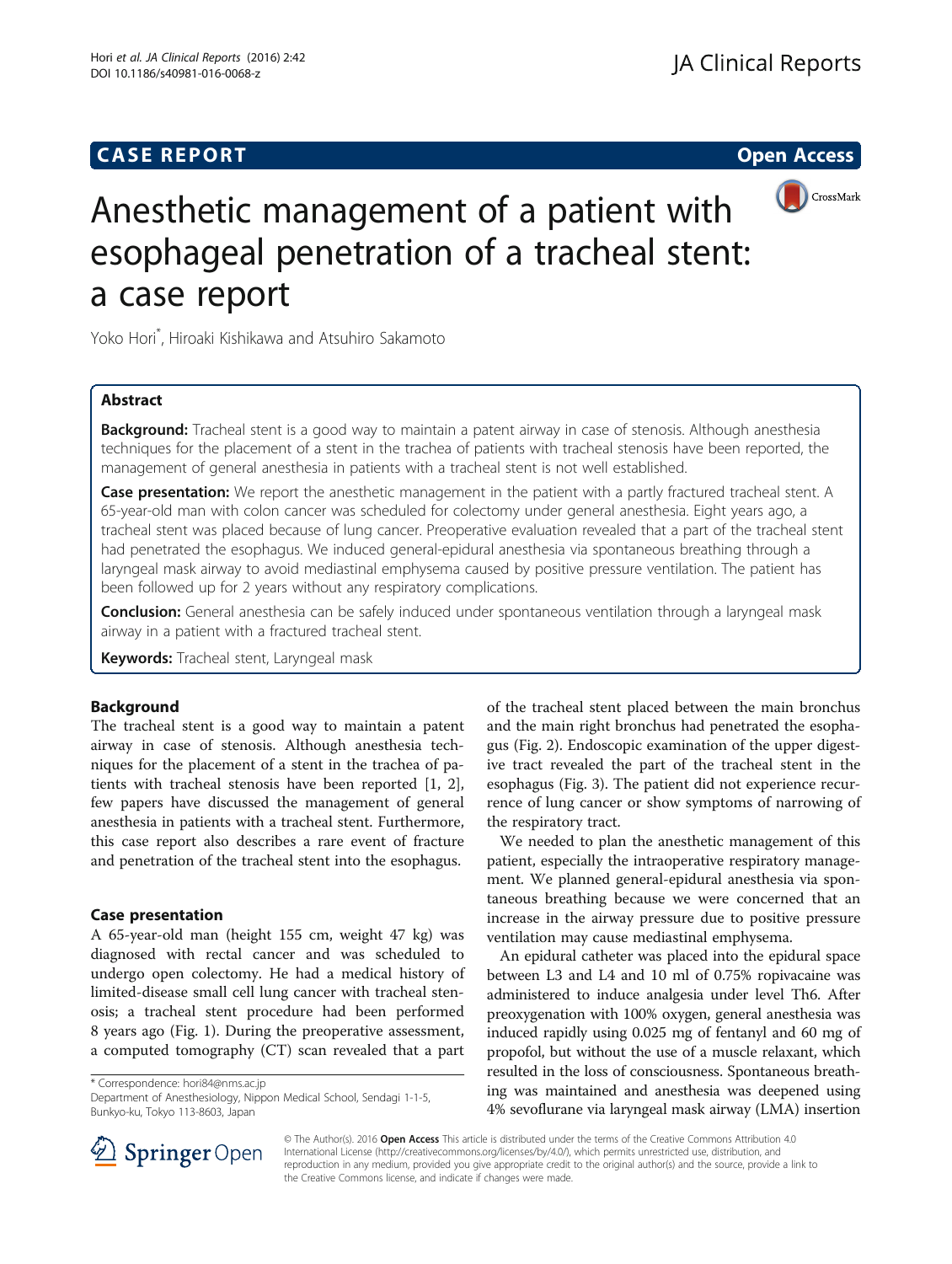<span id="page-1-0"></span>

(ProSeal type, #4) without manual bag mask ventilation. Anesthesia was maintained using 2% sevoflurane and intermittent administration of 0.375% ropivacaine through the epidural catheter.

An open colectomy was performed in the lithotomy position. The head-down position does not allow for the maintenance of adequate ventilation; therefore, a pad along the lower part of the back to straighten the lower abdomen above the pelvis was used for support during the operation. We did not insert a gastric tube because a penetrating wire was present in the esophagus. During the operation, enough spontaneous breathing was maintained as respiratory frequency was about 16 times and tidal volume was about 250 ml. The operation was completed safely, and the LMA was removed at the end of the procedure without any complication.

#### **Discussion**

In this case, we were hesitant to place a tracheal tube through the fractured tracheal stent. Moreover, endotracheal intubation posed a risk of distal movement of the stent and difficulty with extubation owing to interaction between the material of the stent and the endotracheal tube. Furthermore, controlled positive pressure ventilation may have caused air leakage into mediastinal space through the penetrated part of stent. Hung et al. reported the administrations of general anesthesia in a patient with tracheal stent and suggested that the LMA can help maintain a patent airway without harming the trachea or the stent, thus enabling safe induction of general anesthesia [[3\]](#page-2-0). Davis et al. suggested the use of a supraglottic airway device such as the standard LMA or Proseal™ LMA is the safest option when there is no risk of aspiration as it obviates the need for tracheal intubation [\[4\]](#page-2-0).



that a part of the broken tracheal stent has penetrated into the esophagus



Fig. 3 An endoscopic examination of the upper digestive tract shows part of the tracheal stent in the esophagus